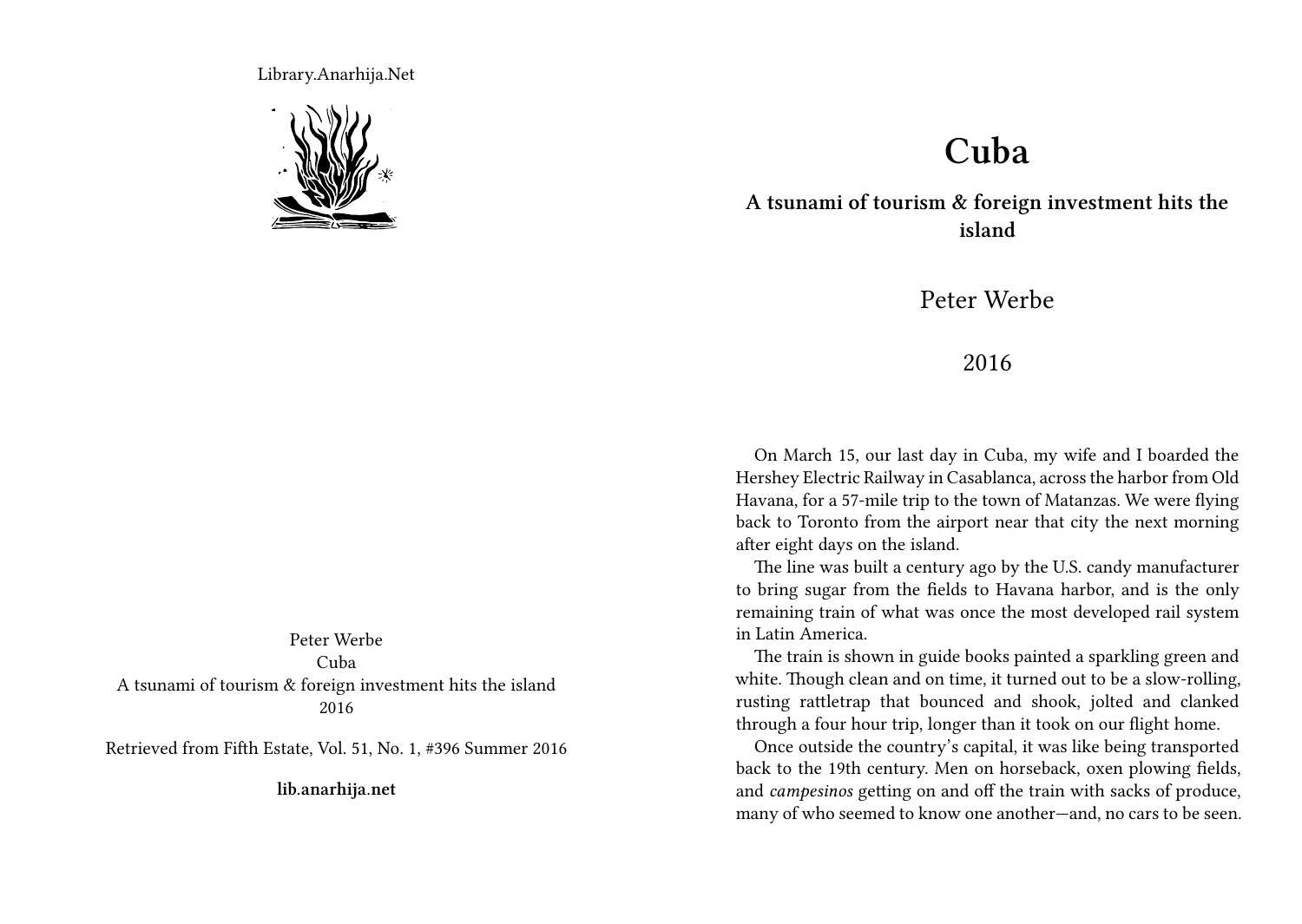All of this was far from the tsunami of tourism and foreign investment now hitting the island, finishing what wall certainly be Cuba's complete re-integration into the international economy. And, try as the island's central planners might to control the process, it will be on the world market's terms, not theirs.

We left Havana just days before U.S. President Obama arrived with his mealy mouthed platitudes about democracy and promises of "normalization" of diplomatic relations. And, before the Rolling Stones played for an outdoor audience of 1.2 million people on the city's famed Malec6n coastal roadway. That's ten percent of Cuba's population!

We were in Cuba with a tour group that had flown from Toronto to the resort city of Varadero, 50 miles from Havana. We boarded a bus for the capital with a Cuban guide aboard who quickly announced with great pride that the verdant space adjacent to the beach resorts would soon have "a world class golf course." This presaged what we were soon to realize, that many parts of the island were being quickly redesigned for tourism.

IN A LITTLE MORE THAN A YEAR, the island has gone from pariah status (in the American view), to a bucket list vacation destination with potential toursts all wanting to visit "before they put in the MacDonald's." Construction of Golden Arches throughout the island are surely high in that company's planning, and a thousand other companies see massive economic potential in a population thirsting for the stuff of the modern world they've been missing.

Most people considering a Cuba trip now are drawn by the romantic notion of a nation stuck in the past with its 1950s cars, crumbling Spanish colonial architecture, rum drinks, salsa music, and jazz. That's all there, but the infrastructure of Havana is being overwhelmed by the influx of tourists.

There aren't enough hotel rooms, prices are rising, and what is described in a recent *Wall Street Journal* headline as "The American Invasion" means that Cuban eyes are increasingly aimed at income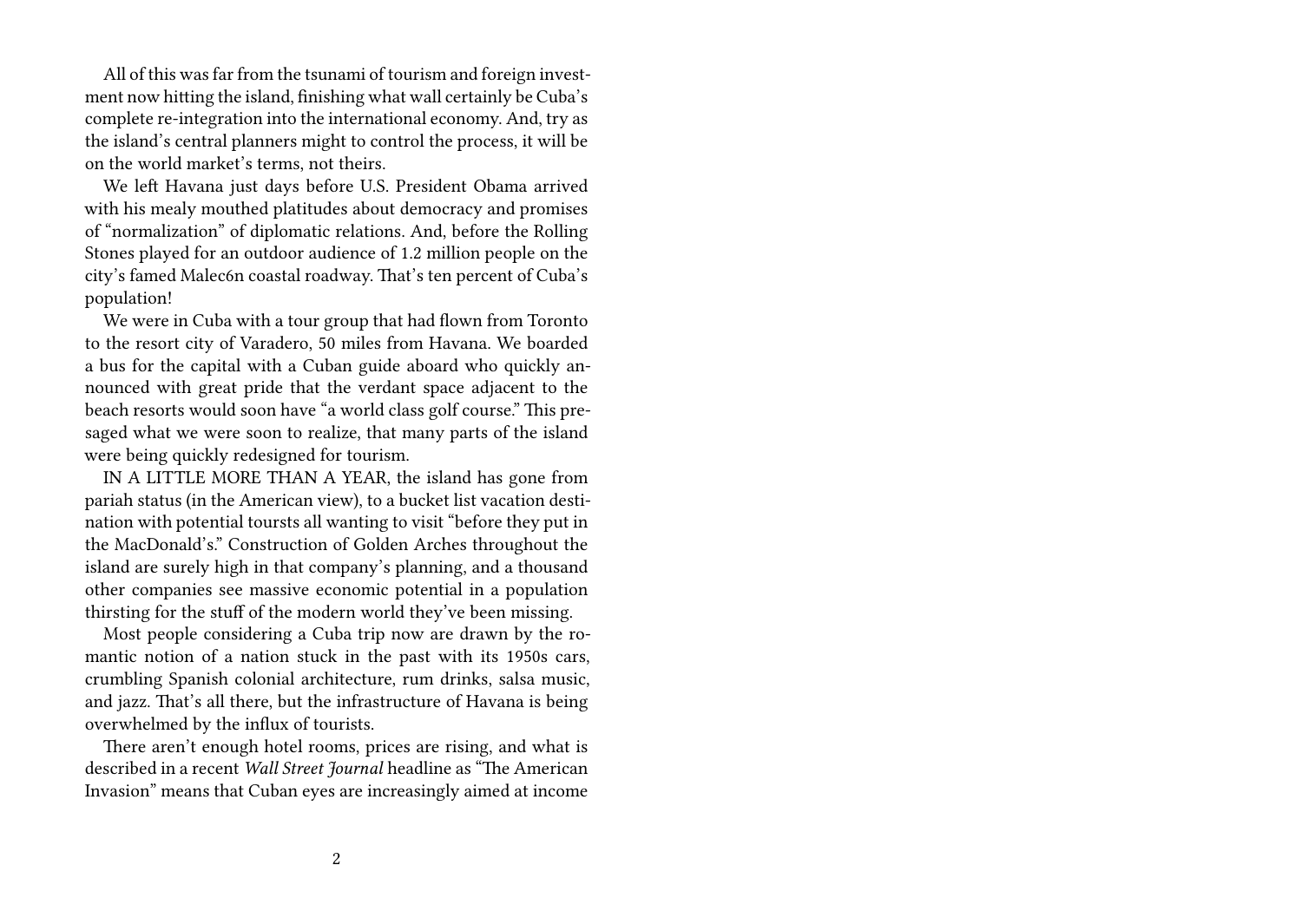the population, particularly the young, will abandon the Revolution first chance they get if they are denied what they desire.

The accentuation of class and wealth disparities is already visible in upscale restaurants, smartly dressed women, and Chinese luxury Geelys roaring past 1951 Dodges. When asked about this, the representative of the economics ministry said it didn't matter since everyone would still receive the exact same social services—a stunning avoidance of the question.

The future of the island may soon be a combination of Jamaica and modern Vietnam—an economy marked by tourism and foreign corporate looting, as before the Revolution. And, like Vietnam, a state apparatus which guarantees the security of capital. The Cuban's only option was resist the lure of modernity and very few want that.

Remember the train to Matanzas? The rattletrap? I suspect if I return in a few years, the old model will be replaced by a shiny, new air conditioned one. It will roll on tracks that allow a smooth ride of under an hour.

The passengers will be the same, still poor farmers growing yucca and raising hogs, but rather than conversing about crops and local news, they'll be looking down at their iPhones checking pork belly prices on the Chicago Futures Exchange, and listening to the Rolling Stones.

This is called progress. What is gained and what is lost?

**Peter Werbe, long-time** *Fifth Estate* **staff member, says writing this gloomy report after his fourth trip to the island saddened him. While he and his group were in Havana, they visited numerous art projects, museums, heard speakers, walked the streets, danced on roof tops, ate delicious food, and lots more, as tourists will**

from tourists just as in all other vacation islands, and as it was before the 1959 Revolution.

Everything on the island is ramping up to accommodate the influx of tourists. American companies will manage hotels, new ones are being built, Havana has become a restaurant destination city, and undoubtedly staffs are being lectured on how to give a crisp, "Sí senor" in the manner Americans expected before the Revolution.

Havana harbor has been designated as "port secure" by the U.S. government, meaning that Carnival Cruise Line ships will soon be disgorging 5,000 passengers into the narrow streets of Old Havana for their two-hour "I visited Cuba\* jaunt. There are reports of fivehour waits for luggage at the city's Jose Marti airport and three hours to get through Cuban customs.

The improbable victory of Castro's guerrillas is still the lens through which everything is viewed by the Cuban ruling circles and most certainly by leftist visitors who are desperate to hold onto the island as being the last vestige of the idea that their socialism has a real world existence.

However, the country is being roiled by immense social and economic changes so that the concepts they employ of 'The Revolution" (which has receded into an historic event rather than something ongoing), and phrases such as "The Cuban People," or calls to support the Revolution or Cuba are hopelessly dated, and obscure more than they reveal.

The accomplishments of the Revolution, which overthrew a corrupt, U.S.-backed torture state, are well known. Cuba's universal health system, high literacy rate, organic agriculture, and other innovative social programs are extolled endlessly by visiting leftist tourists almost as a liturgy to assure themselves that it is here that socialism works. What almost none of them address, however, is that the country is bureaucratically managed by a single-party state which ruthlessly suppresses opposition of any type.